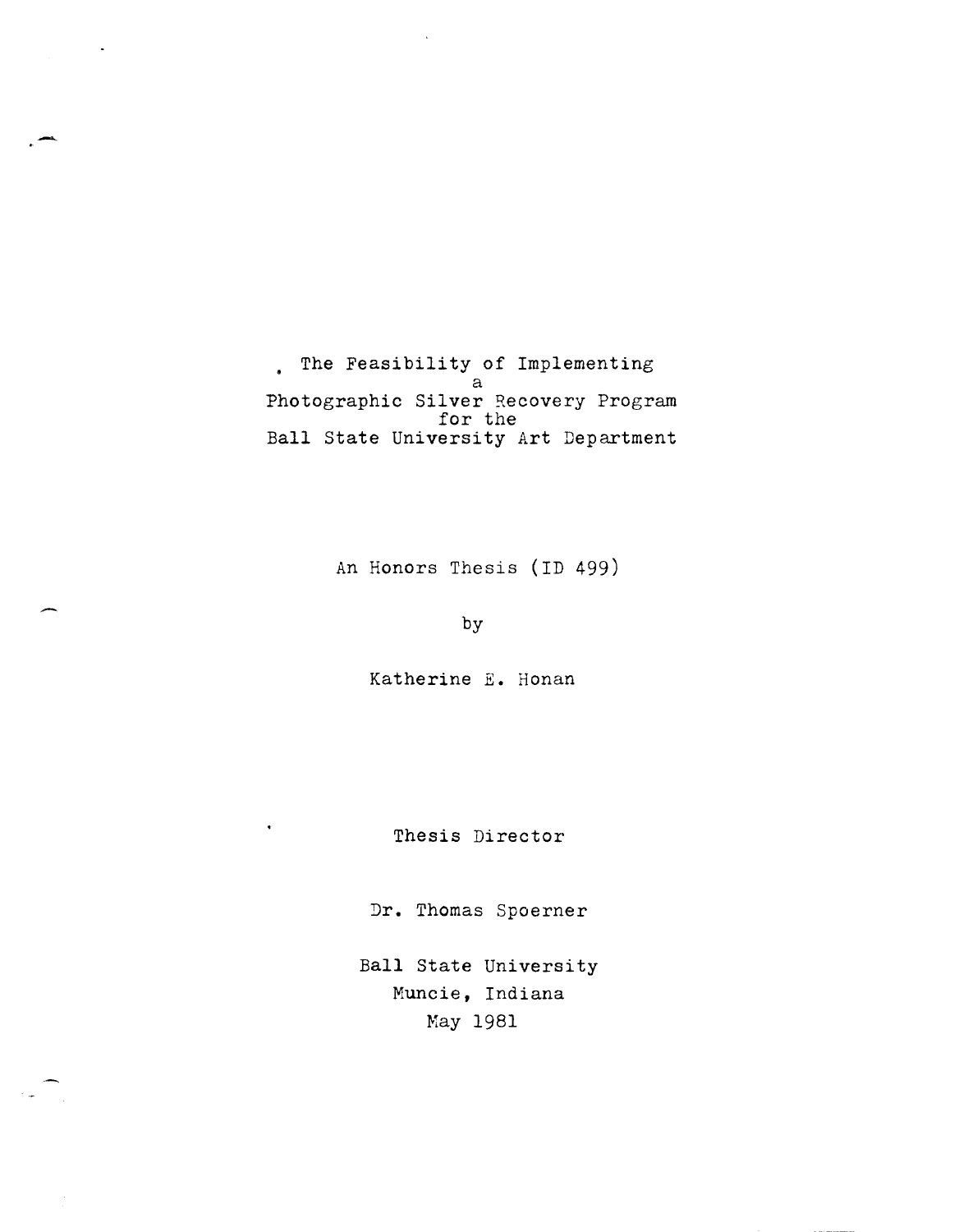# A VALUABLE, IMPORTANT RESOURCE--SILVER

Silver is the valuable but diminishing natural resource which forms the photographic image on most films. Without silver photography, as it is generally used today, would not be possible. "The free world uses approximately 423 million troy ounces of silver annually in industrial products."<sup> $\pm$ </sup> In 1973, according to the Handy and Harmon Silver Review photography was the number one silver consumer in.the United States using 48 million ounces.<sup>2</sup> Since then the photographic industry in the United States alone has increased its consumption to 60 million troy ounces. That was an increase of 9.7 million ounces from the previous year.<sup>3</sup>

Although silver is a very profitable and useful commodity new mine production is in the vicinty of 265 million troy ounces. This leaves a 145 million ounce deficit or one third of the consumption that must be made up in another way.<sup>4</sup> A great deal of the silver used in photographic processes can be recovered, refined and used again. Unfortunately scrap recovery is down more than eight percent.<sup>5</sup>

<sup>1</sup> Recovering Silver from Photographic Materials<br>ester, NY: Eastman Kodak Company, 1979), p. 2. (Rochester, NY:

 $2$  Kenneth Poli, "Critical Focus--Will Silver Hoarders Kill Photography," Modern Photography, 75, No. 3 (1974), 12.

Recovering Silver.

 $5$  Poli.

**'-**

 $S_{\ell}$ C $\circ$ li  $\Gamma$ nesi $\Omega$ ~D ລ $^{\mu\odot\gamma}$ J ' I • . 1  $1 \pm 2$  ) "ttb(;:.

 $3$  Ibid.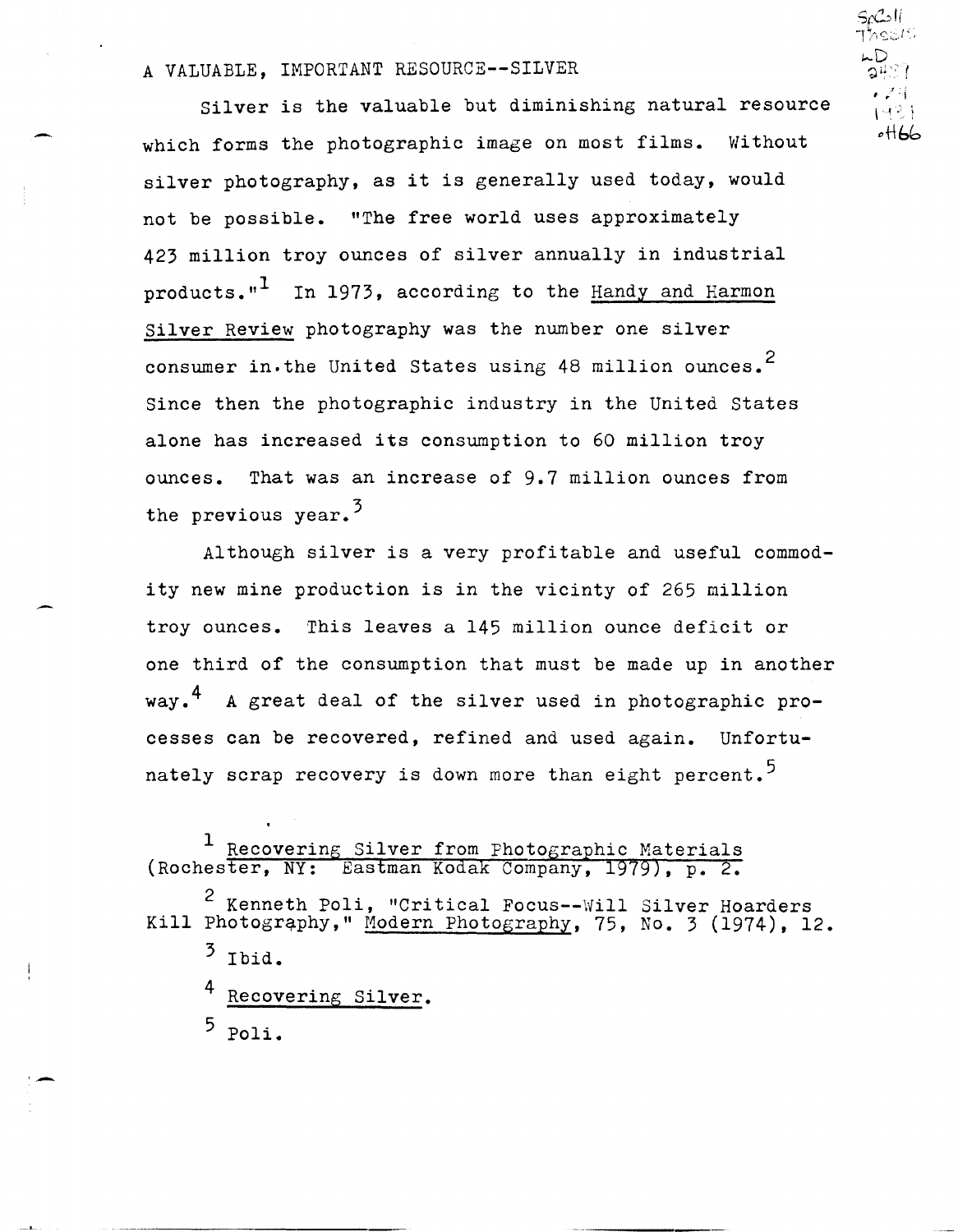Since the domestic production is up less than three percent imports must jump  $342\%$  to keep up the demand.  $^6$  This points to a need for greater and more efficient use of recovery systems.

THE IMPORTANCE OF SILVER RECOVERY

-

 $\mathbf{A}$ 

At the current market price of  $$12.23$  a troy ounce<sup>7</sup> there is money to be made from recovered silver. Since 1967, when Congressional restraints on the price were dropped, silver has moved upward from a low of \$.90 a troy ounce to the current price.  $8\degree$  This twelvefold increase in value has made it profitable for even smaller film users to start their own silver recovery programs.

Thus the importance of silver recovery lies not only in the money available but in the recycling of an important, diminishing natural resource. There are several ways of recycling this resource and each has advantages and disadvantages that are important to consider when outlining a recovery program.

SOURCES OF SILVER

When considering a silver recovery program the first thing to do is determine where your hidden silver is and how much you have. Recoverable silver enters as part of a

7 Thompson McKinnon Securities, INC., April Silver Futures (Muncie, IN: 6 April 1981).

A. David Charlton, "The Silver Lining," Kodak Bulletin for the Graphic Arts/36 Special Issue: Silver Recovery, 1979, p. **1.** 

# Honan/2

 $^6$  Ibid.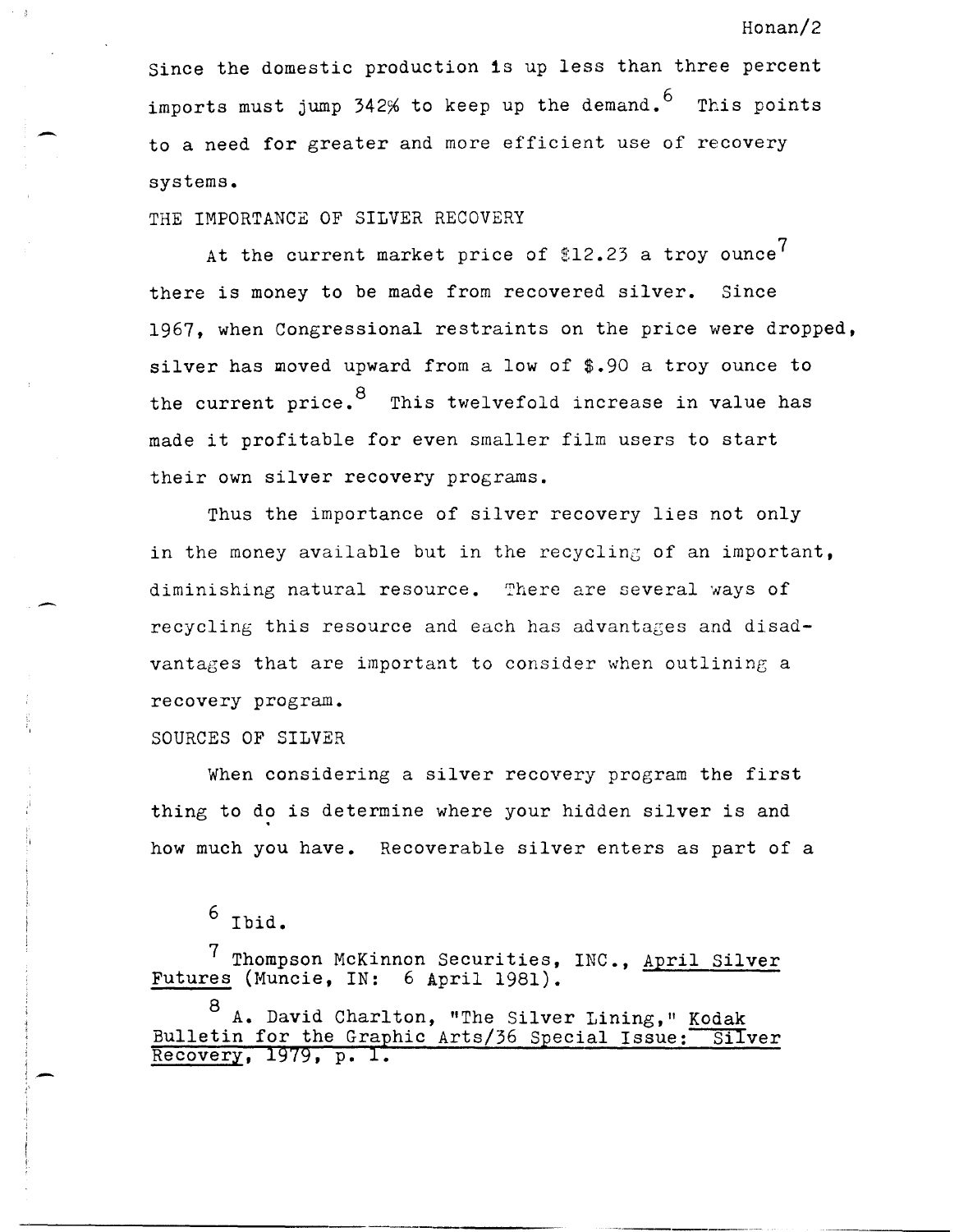sensitized product--usually film. This film contains an emulsion that uses an insuluble, light-sensitive silver halide as the initial means of forming the latent image.<sup>9</sup> Absorbing light during exposure converts some of the halides into a developable form. Development then changes the exposed silver halide to metallic silver, which forms the final image on black-and-white products. A thiosulfate compound completes the process by fixing the image. In the fixing bath; the insoluble unexposed silver halide reacts with the thiosulfate to form a soluble silver thiosulfate complex, which is removed from the emulsion in the fixing bath and succeeding wash. Through this basic process silver leaves in two ways: in used fixer solution and in used film. At this point there are two options available- waste the silver by pouring fixer down the drain and throwing scrap film away or recover it!

# DETERMINING RECOVERABLE SILVER

How much silver there is available for recovery purposes depends on the type of work you are doing. A lot of negative work with a high percentage of the film exposed will result in most of the silver being retained in the film as the black area and a small amount will be found in the fixer. Conversely, a lot of positive film work with a small percentage of exposed area will yield a batch of fixer with

Recovering Silver, p. 4.

-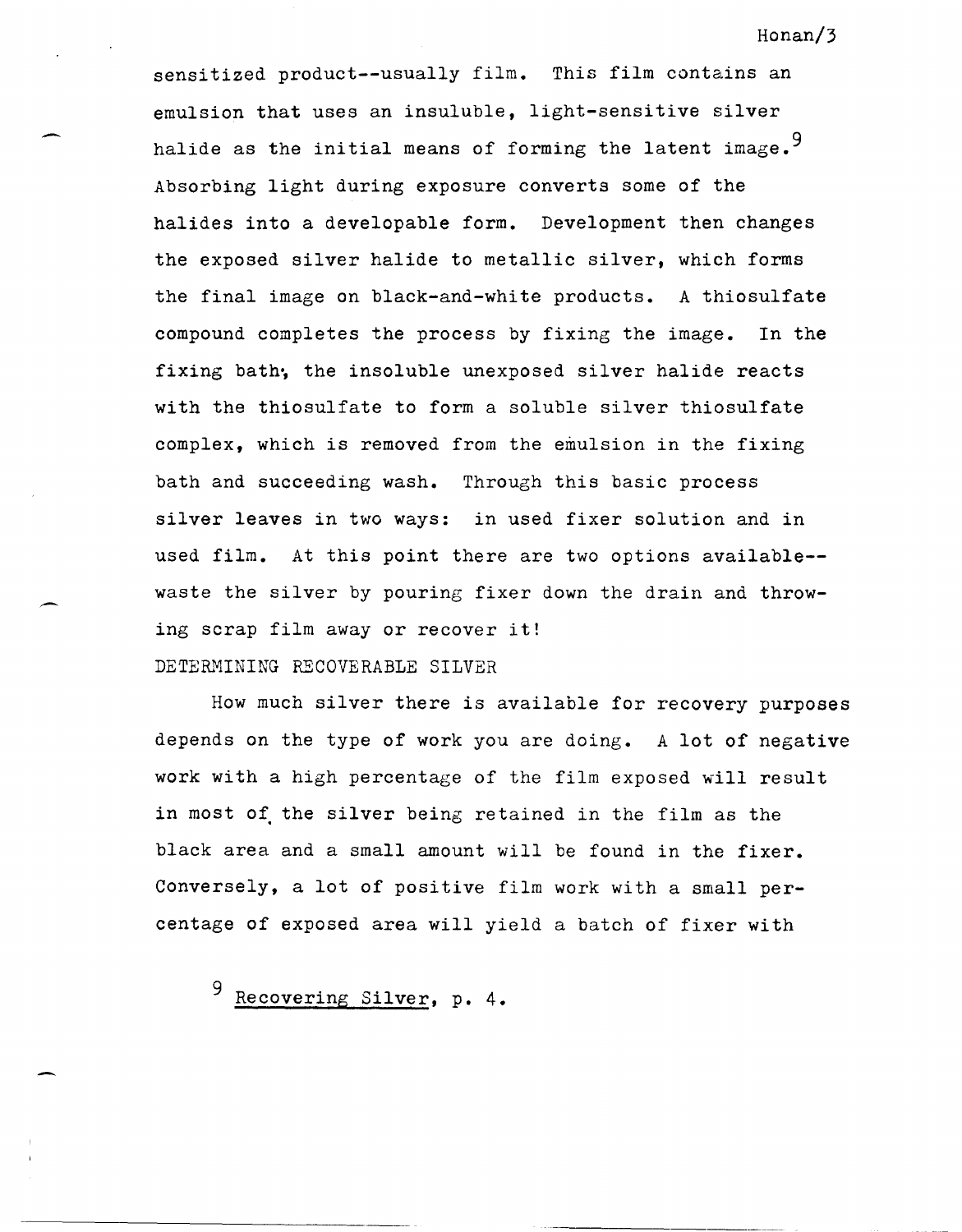most of the silver dissolved in it and only a small amount will be left in the film image. An easy rule of thumb is that

> "with a high percentage of exposed area (negative), recovery from fixer will be less, but you can expect to get a higher price per pound from  $\sim$ your scrap film and vice versa."

Type of film also makes a difference. X-ray films, for example, have the highest yield of silver as they are coated on both sides of the base with emulsion. Therefore, silver recovery from both x-ray film and fixer would be proportionally quite high due to the high silver content.

Graphic arts film has a single, thin layer of emulsion. This means there is less silver than x-ray film; thus, there is less silver to be recovered.

Color film and prints present another consideration. Although they have three layers of silver-bearing emulsion and are processed in the same way, a dye must be formed at the sites of the developed silver. At a later stage all the silver is removed from the film or paper. For this reason all the silver, nearly  $100\%$ ,  $^{11}$  is in the fix solution and scrap processed color film or papers have no silver value.<sup>12</sup>

Black-and-white reversal processing differs slightly in that this method uses a dichromate bleach, which acts as a silver solvent rather than a rehalogenating bleach as

10 Charlton.

 $11$  Recovering Silver, p. 5.

12 Charlton.

-

-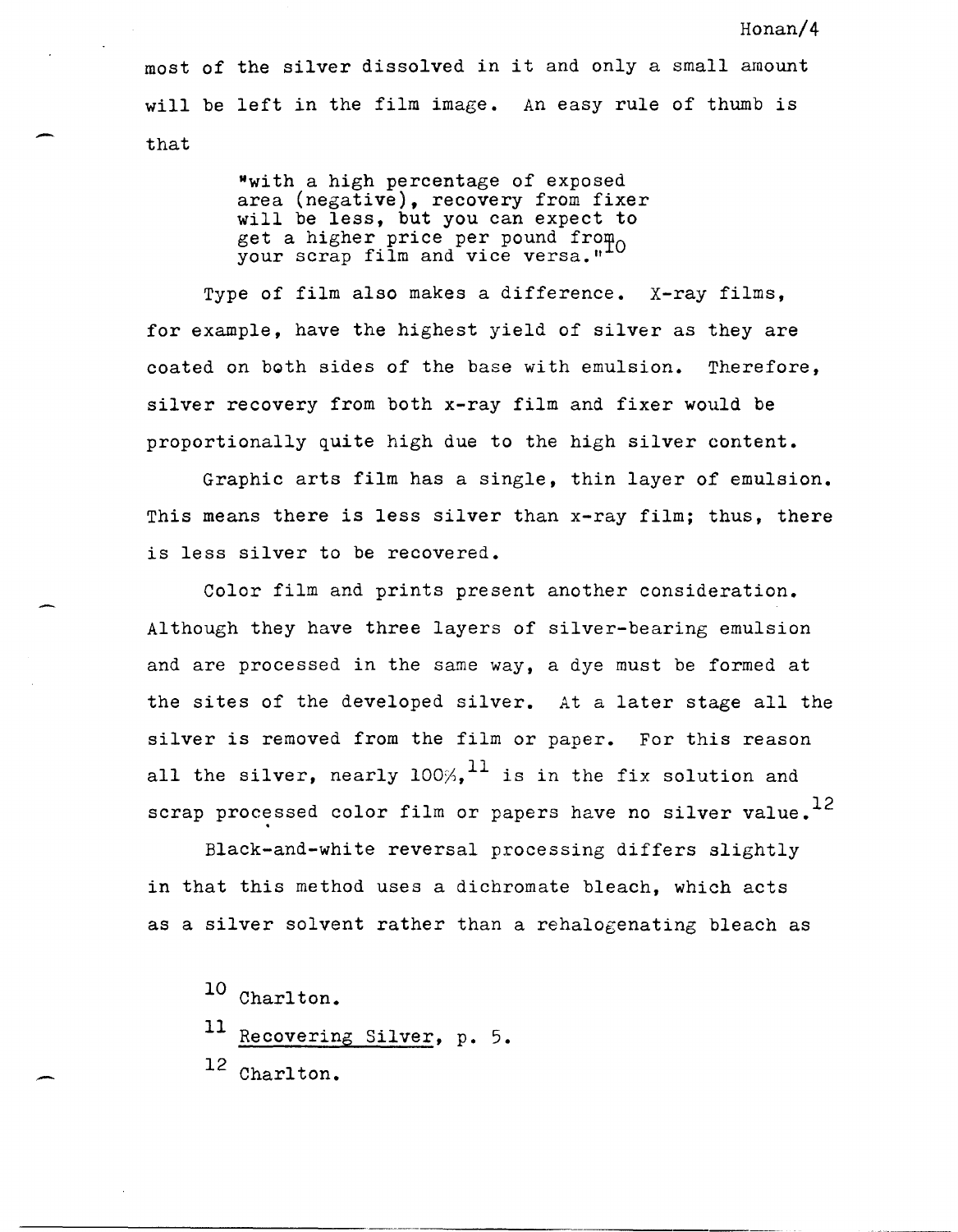in color processes.  $13$  Most of the silver in this process is removed in the bleach, where it is present as silver ion, rather than in the fixing bath as a silver thiosulfate complex. A different technique is required for recovery of silver from dichromate bleaches than those used for fixes and bleach-fixes.

To be recovered then, silver may be in any of four basic forms; an insoluble silver halide, a soluble silver thiosulfate. complex, a silver ion and elemental silver. The type of process and the stage at which the silver is recovered determines the form it is in.

Silver in scrap film and paper can also be recovered; although, solid wastes are more difficult to handle and the silver is harder to separate from the base material than it is from a fixing bath. This recovered silver is also in the form of elemental silver. For these reasons the recovery is more complex and is generally done by a specialist who buys discarded silver-containing materials.

# RECOVERY METHODS--SCRAP

 $\mathbf{r}$ j j,

!-

Two methods are used by the commercial recovery specialists, once the scrap is collected, to separate silver from the scrap. The most common is to burn the film or paper leaving a silver-rich ash from which the silver can be recovered. The second technique is to chemically remove the silver from the waste and then recover the silver from

13 Recovering Silver.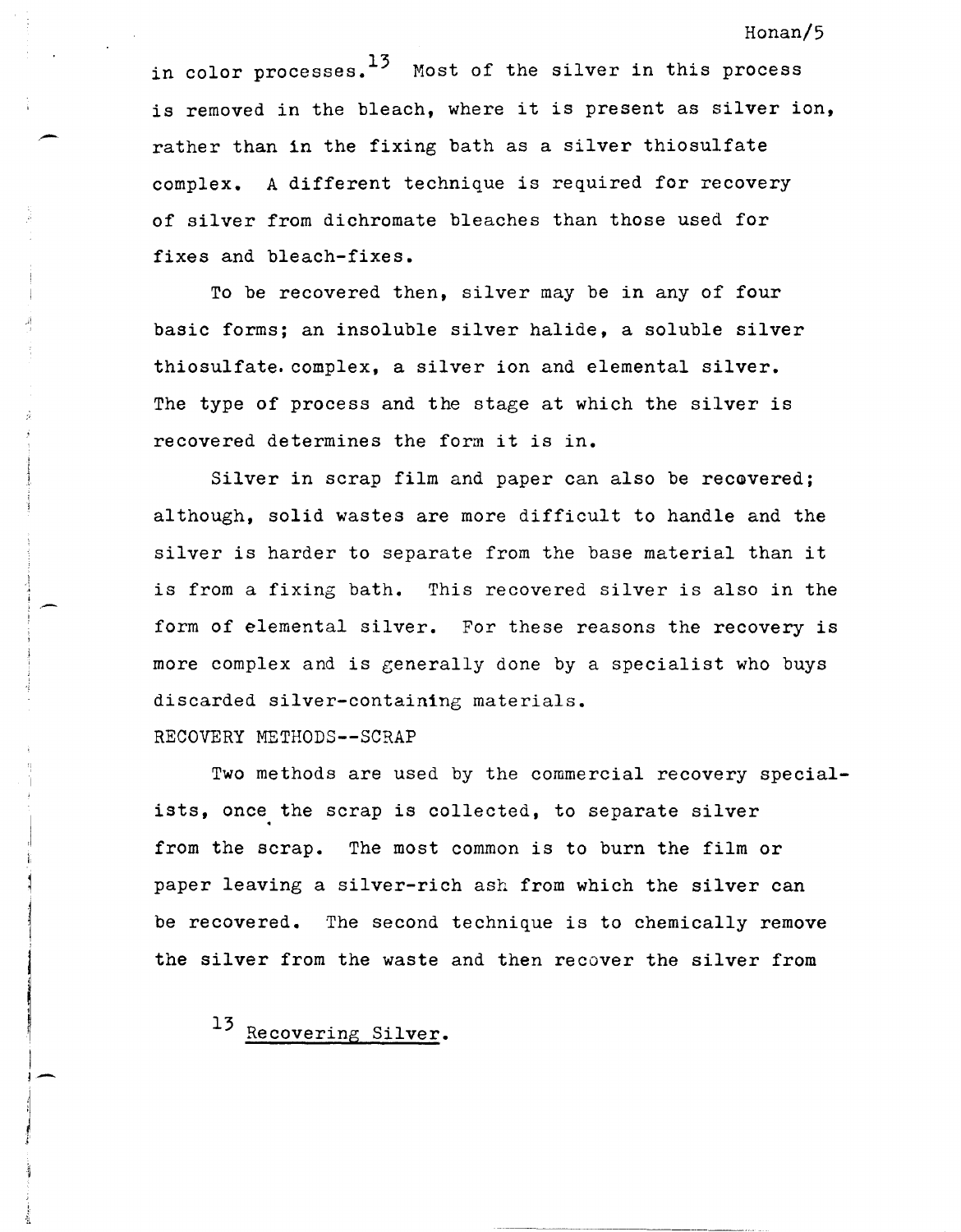the wash water used to remover the chemical and the emulsion. This is a more complex process and is usually used when the base is to be recovered in addition to the silver.

Just about any unit that does its own film work, be it a printing plant, industrial plant or an educational photography lab, can make extra money by reclaiming the silver that exists in the fixer solution and the scrap film. RECOVERY METHODS--SOLUTION

Two recovery methods are in popular use to remove silver from used fixer. The metallic replacement cartridge is one and the other is the electrolytic recovery unit.

The metallic replacement cartridge looks like a plastic five-gallon bucket with tubes sticking out the top-which is exactly what it is. The bucket is filled with steel wool or a wire screen material when new that does the job of silver recovery.

The cartridge operates onthe principle of metal ion exchange, which states that the more active metal in the electromotive series of elements will replace a less active metal in solution.  $14$  This means that when silver-rich fixer solution is circulated through the cartridge the iron in the steel wool or wire screen filler material will replace the silver ion solution. The silver then drops to the bottom of the cartridge as an impure metallic silver sludge. The iron ion, now in the solution, is carried out of the cartridge

14 Kodak Bulletin for the Graphic Arts/36, p. **4.** 

#### Honan/6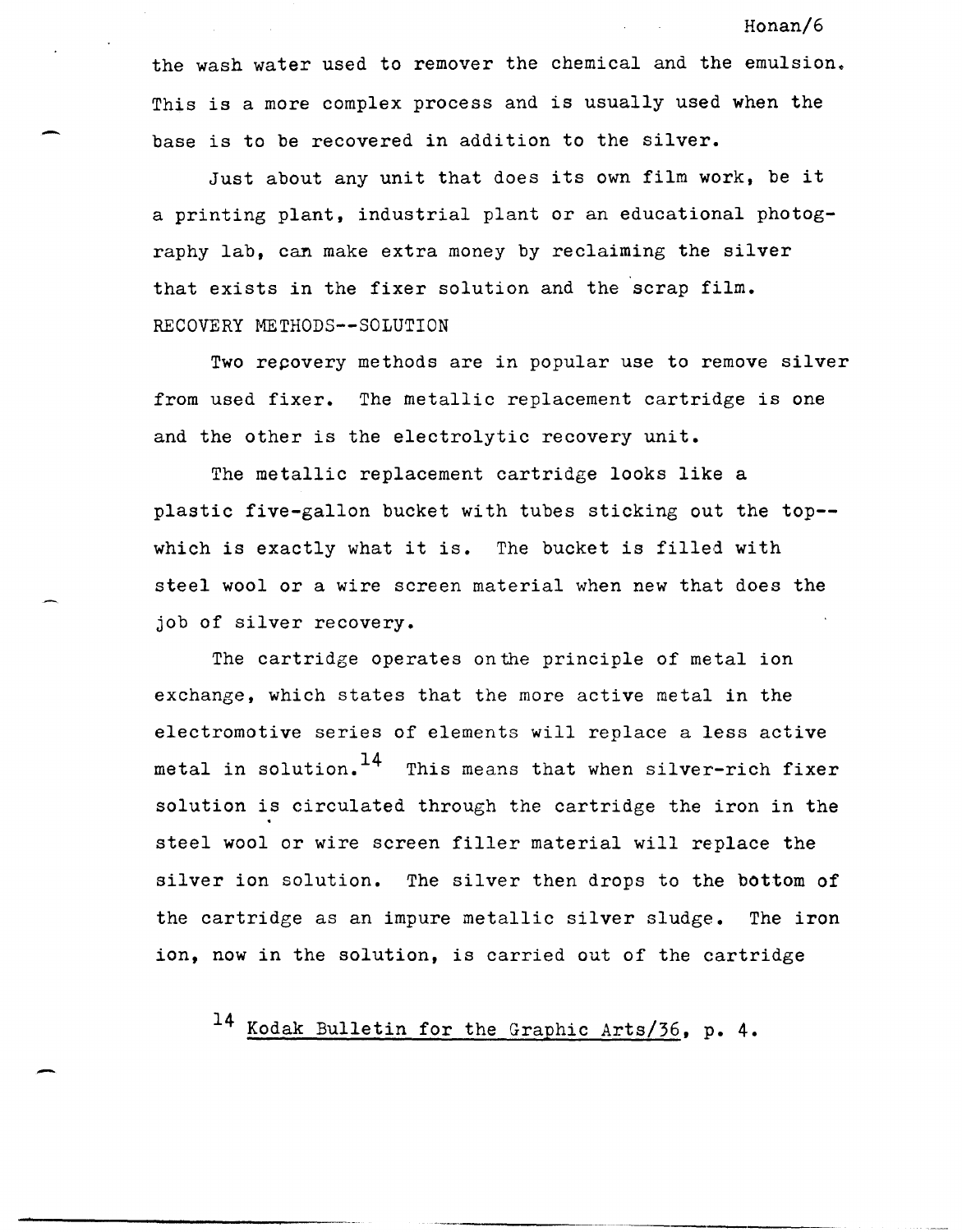and down the drain.

After a specified period of use the steel wool is used up and the cartridge must be replaced. Tests have indicated that when approximately 85% of the filler material is used, the cartridge will start to pass silver in a concentration high emough to be cost efficient. Therefore the cartridge is considered exhausted before the filler is completely used up.

Cartridges work best when there is a continuous flow of solution passing through the filler material. Whether you use steel wool or a wire screen depends on the flow rate and dwell time of the fixer solution in the cartridge. The steel wool filler has a greater surface area than the screen and will work faster. If the flow rate is low either type of filler will work efficiently. However, if the rate is high a steel wool cartridge or two screens connected in a series is preferred for greatest efficiency. The primary advantage of having a wire screen is that more pounds of iron can be put into the cartridge and it does not have to be changed as often.

If a cartridge is used just once a week the filler material oxidizes, forming rust. Rust cannot enter into the chemical reaction, so the capacity of the cartridge is reduced. Regular, continuous use adds to the efficiency of the metallic replacement cartridge.

The cost of metallic replacement cartridges range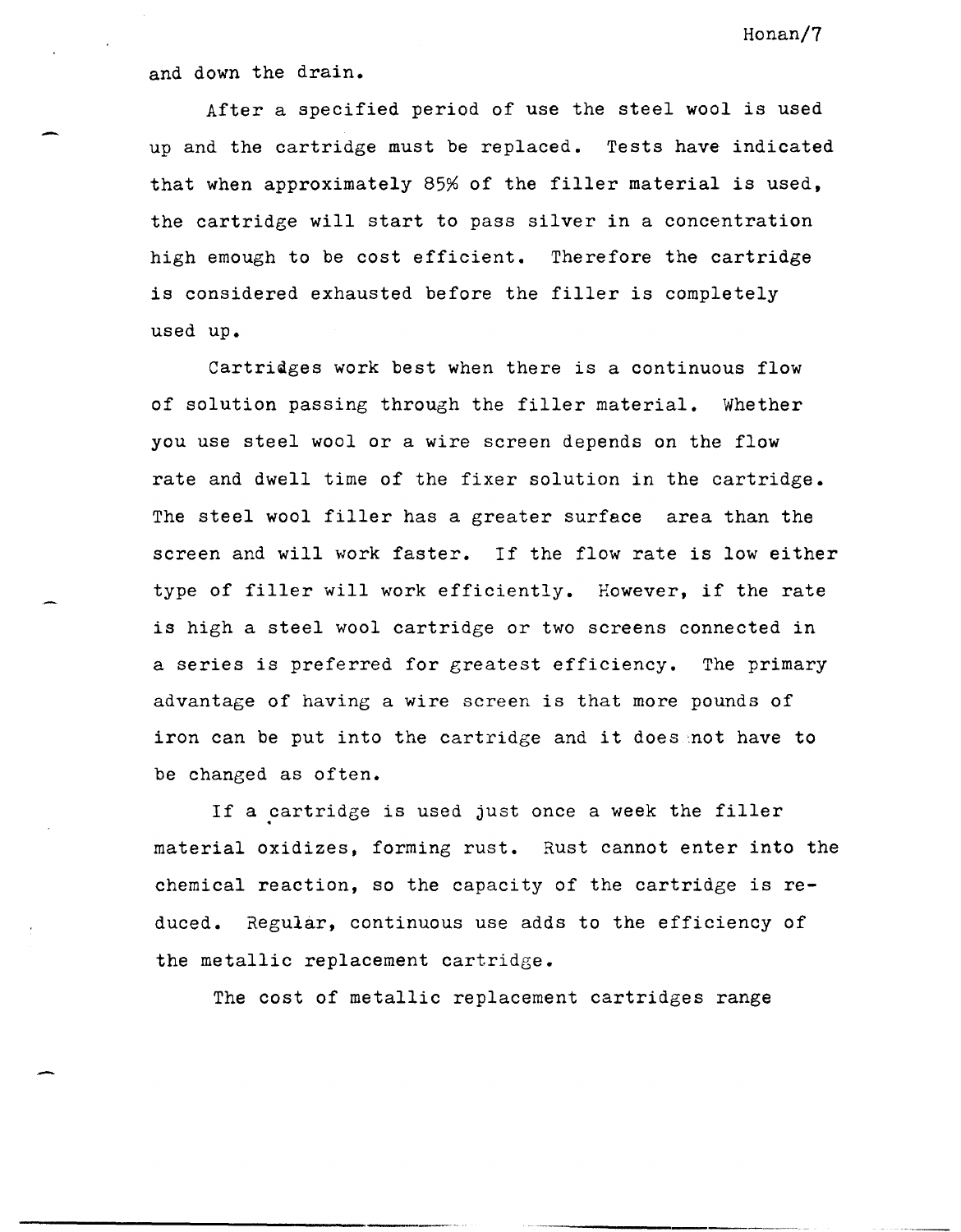from \$30 to  $$50.$ <sup>15</sup> There are a few cartridges available which can be recharged with filler material by the user, but most units are factory sealed and must be totally replaced each time they are exhausted.

The electrolytic recovery unit is more complex than the metallic replacement cartridge, both in design and operation. The electrolytic units pass an electric current through the silver-rich fixer solution which causes the silver to plate out of the solution onto a cathode in the form of nearly pure metallic silver. The capacity of a unit is determined by its current density, which is the amount of direct current measured in amperes related to the surface area of the cathode.

Therefore, recovery capacity depends on the amount of current and the size of the cathode. A small cathode working with a high current could have the same plating capacity as a large cathode working with a low current. However, a large cathode working with a higher current would have a greater plating capacity.

Tank capacity is another consideration. Units are available with tank capacities from two gallons to 40 or more gallons. The smaller tanks usually have less plating capacity due to smaller cathodes. These units, though, may be the best match for limited operations using small amounts of fixer and processing smaller amounts of film. As with the metallic replacement cartridge, the electrolytic

15 Recovering Silver, p. 8.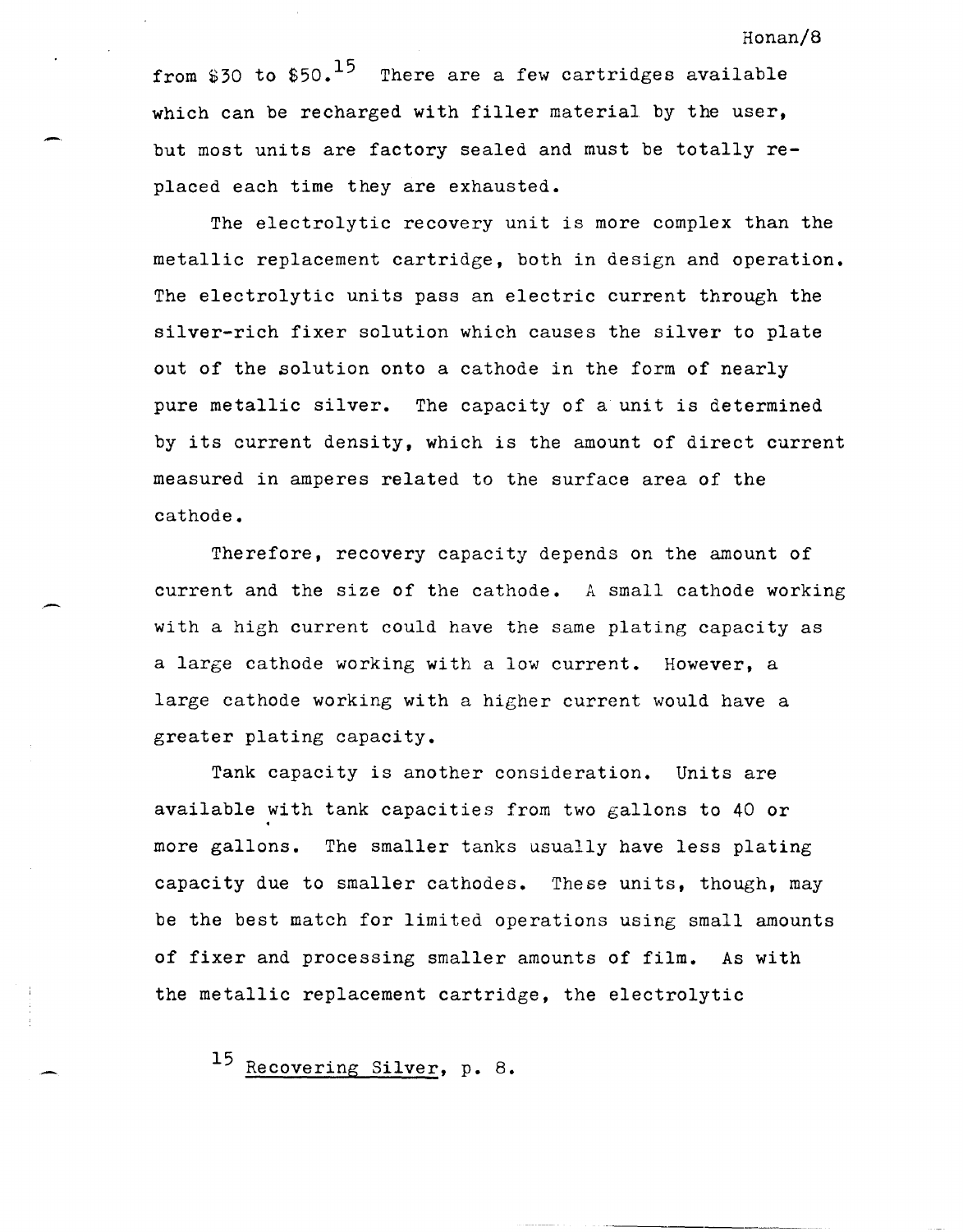recovery unit should be matched to the potential silver yield from your process.

An important consideration in design for electrolytic units is the method of agitation. The solution must be constantly agitated as it passes the cathode for optimum efficiency. If the solution is not constantly changing at its interface with the cathode, a barrier of de-silvered solution will build up and prevent the silver in the remaining solution from plating.

Three methods of agitation are commonly used: the cathode can be rotated, the anode can be rotated or both can be stationary while the solution is pumped past the cathode.

Rotating the cathode provides excellent agitation at the interface between the cathode and the solution. However, as the mass increases on the cathode, from 25 to 35 pounds of silver flake, an increasing load may be put on the motor and the bearings causing possible failure due to excessive wear.

There is no build-up of silver flake on the rotating part with the rotating anode, so the extra strain on the motor and bearings does not exist. Because the rotating anode only stirs the solution around in the unit it does not provide as efficient agitation as the rotating cathode.

Keeping both the cathode and the anode stationary and pumping the solution through the recovery unit eliminates the need for a drive motor on either unit. Instead, there is a need for a high-capacity pump and a motor to operate it. Good agitation can be accomplished provided you have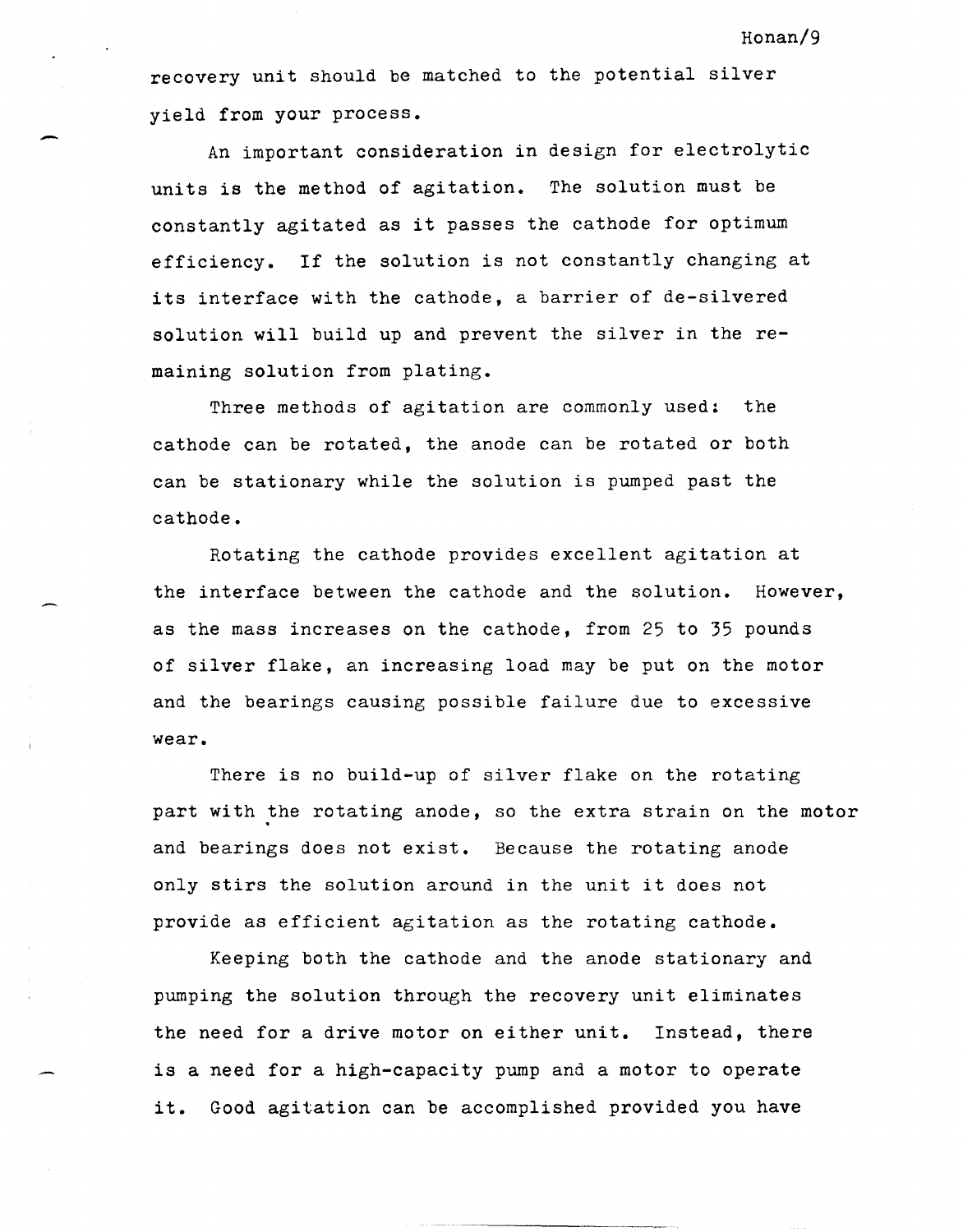adequate pump capacity. This, however, adds to the cost and maintenance of the unit.

In addition to the method of agitation is the importance of the design of the cathode. One popular design is simply a flat plate which is inserted into the solution. The flat plate represents considerable surface area as both sides are exposed to the solution. Therefore a high current is necessary to provide effective recovery.

A cathpde composed of four or more disks mounted on a single shaft is an earlier design variation. This design requires movement of the solution over the disks which is accomplished by rotating the shaft. Disks have a greater agitation at the circumference so the silver will plate more heavily there.

Currently, the most popular cathode design is a rotating cylinder. The cathode is a thin, flexible metal, exposing both sides (inside and outside) to the solution. The same recovery efficiency is possible with less current than the two previously described designs.

Prices for electrolytic units are based on capacity and controls. The price range starts at \$150 and can cost  $$15,000$ <sup>16</sup> and there are real differences between the units to justify the price range. One of the major differences is sophistication of the current control.

Control of the current by which the silver is plated on the cathode is important. If too little current is used

16 Ibid., p. 12.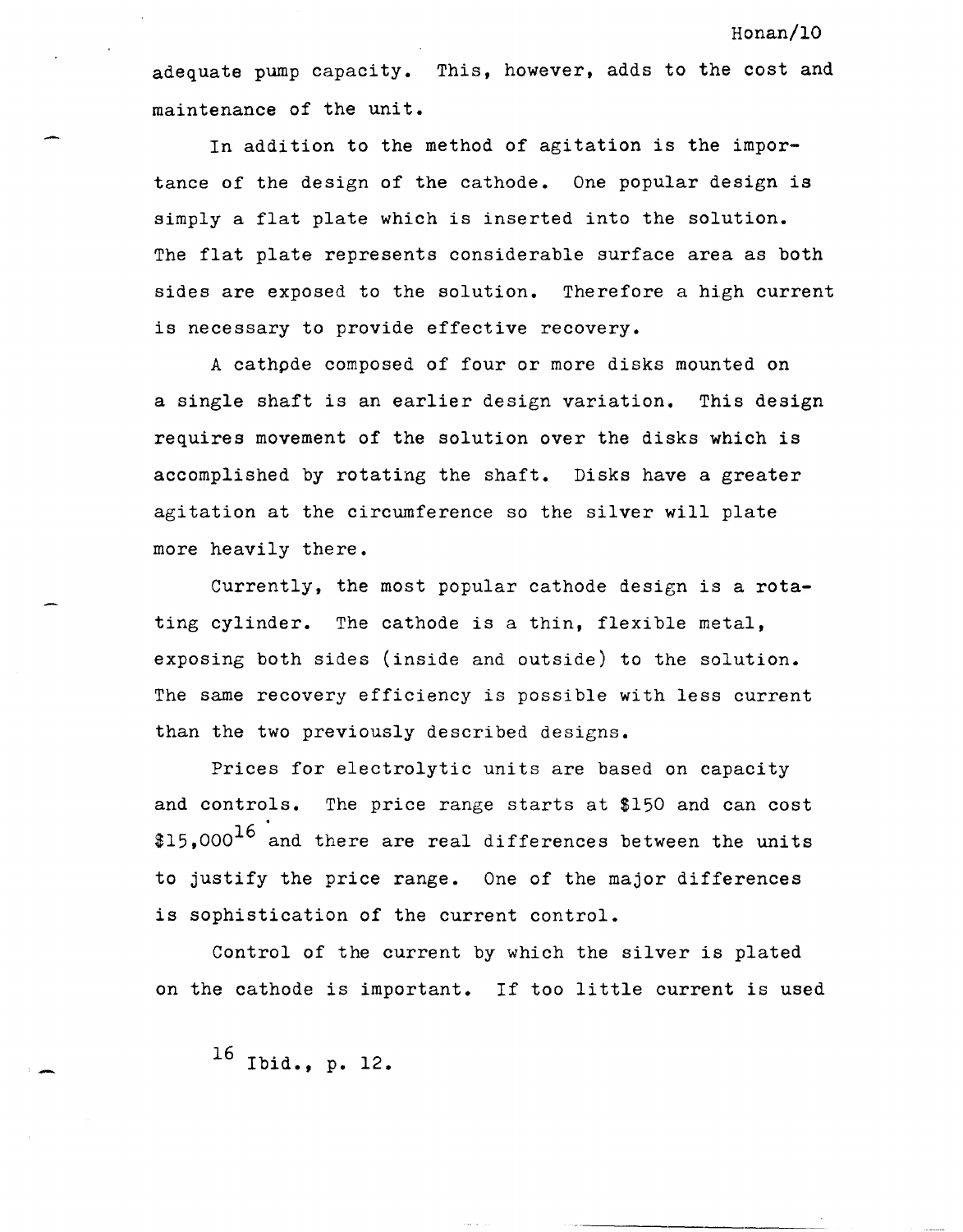Honan/ll

less of the silver in the solution will be plated and some may be lost down the drain. If too much current is used, or if the unit is left on too long, chemical compounds will break down and sulfides from the fixer solution will plate out also. This will lower the purity of the solution, consequently lowering the resale value. In addition, plating efficiency will decrease.

Inexpensive units which have only an "on-off" switch as the current control are fine, if your process is finetuned, your work load is constant and you know how long it takes to get the silver out of your solution. A switch and a reliable person to operate it will be all you need in this case.

As the capacity and flexibility of the controls increases so does the cost. Some expensive units have a varialbe current control and often a meter to indicate the current flow in the solution. Others have built-in timers or are connected to the processor so that they operate only when the processor does.

The high-priced units may have a sensor-probe that will automatically adjust the amount of current relative to the silver concentration whrn inserted in the fixer solution. When the silver concentration reaches a minimum level the probe will either shut the unit down or place it on "stand-by." Another method of control is a time-unit counter that relates plating time to volume of film processed.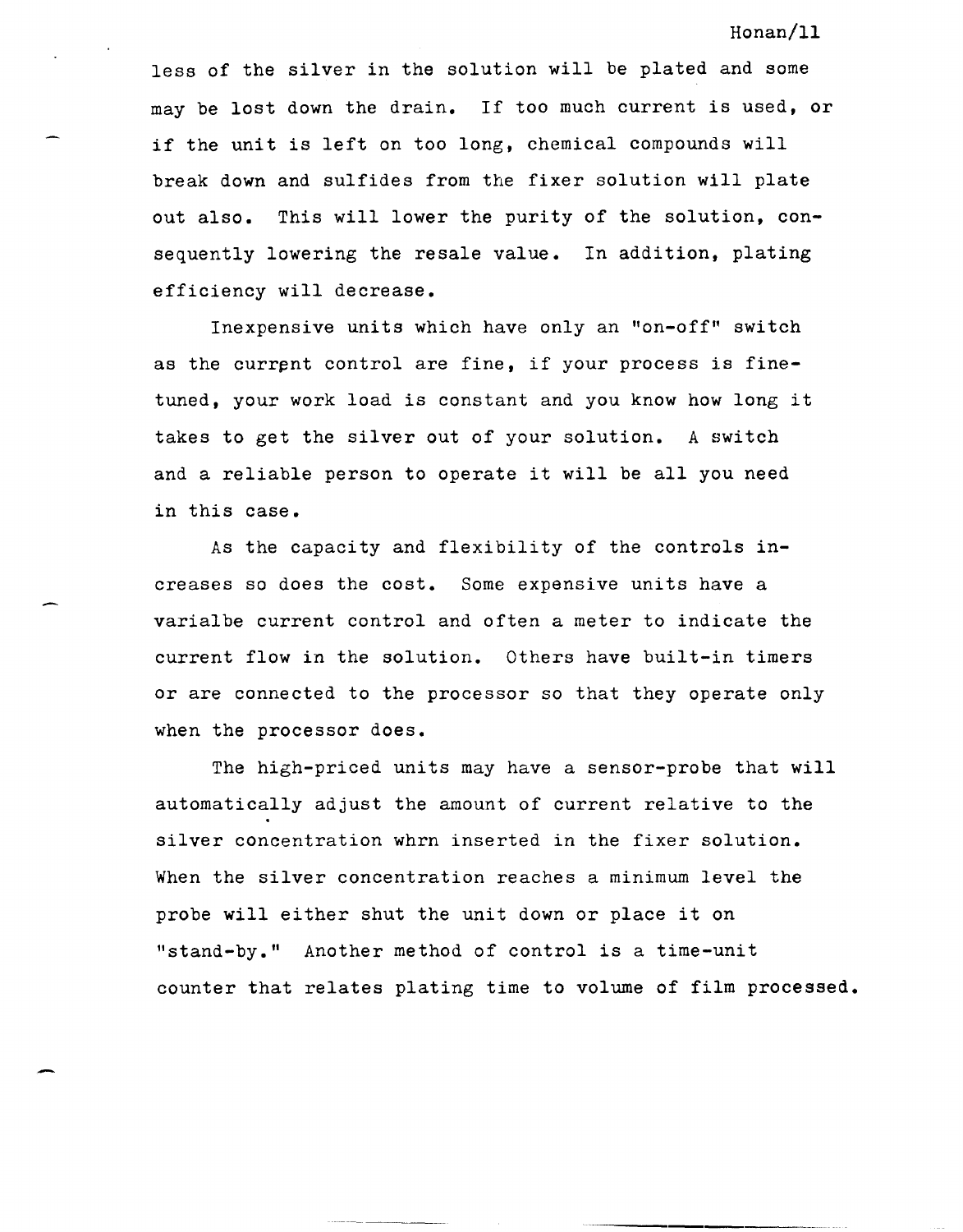# CHOOSING A RECOVERY METHOD

Only two recovery methods for fixer have been discussed in this paper because they are the most practical methods for the smaller volumes used by graphic arts plants or educational laboratories. Although an equipment sales representative can give you detailed information regarding your specific program and needs, the final decision should be up to you. How much solution you use, the amount of time and effort you want to devote to a silver recovery program and how much capital you can afford to invest in a recovery unit are the most important considerations. In comparing the features of metallic replacement cartridges with the electrolytic recovery units the key is to look for one that will provide the greatest return on your investment.

Comparing the advantages and disadvantages of the two recovery systems is important when deciding on a unit for your plant or lab. Table 1 can be helpful in your considerations when choosing a recovery unit.  $17$ 

Although the capital expenditure for the electrolytic recovery system is much larger, remember the metallic replacement cartridge must be replaced--each time--at a cost of \$30 to \$50. For example, a five-gallon sixe cartridge would be exhausted after processing 220 gallons of fixer.<sup>18</sup>

With the electrolytic recovery system the reduction

17 Ibid., p. 15. 18 Kodak Bulletin for the Graphic Arts/36, p. 5.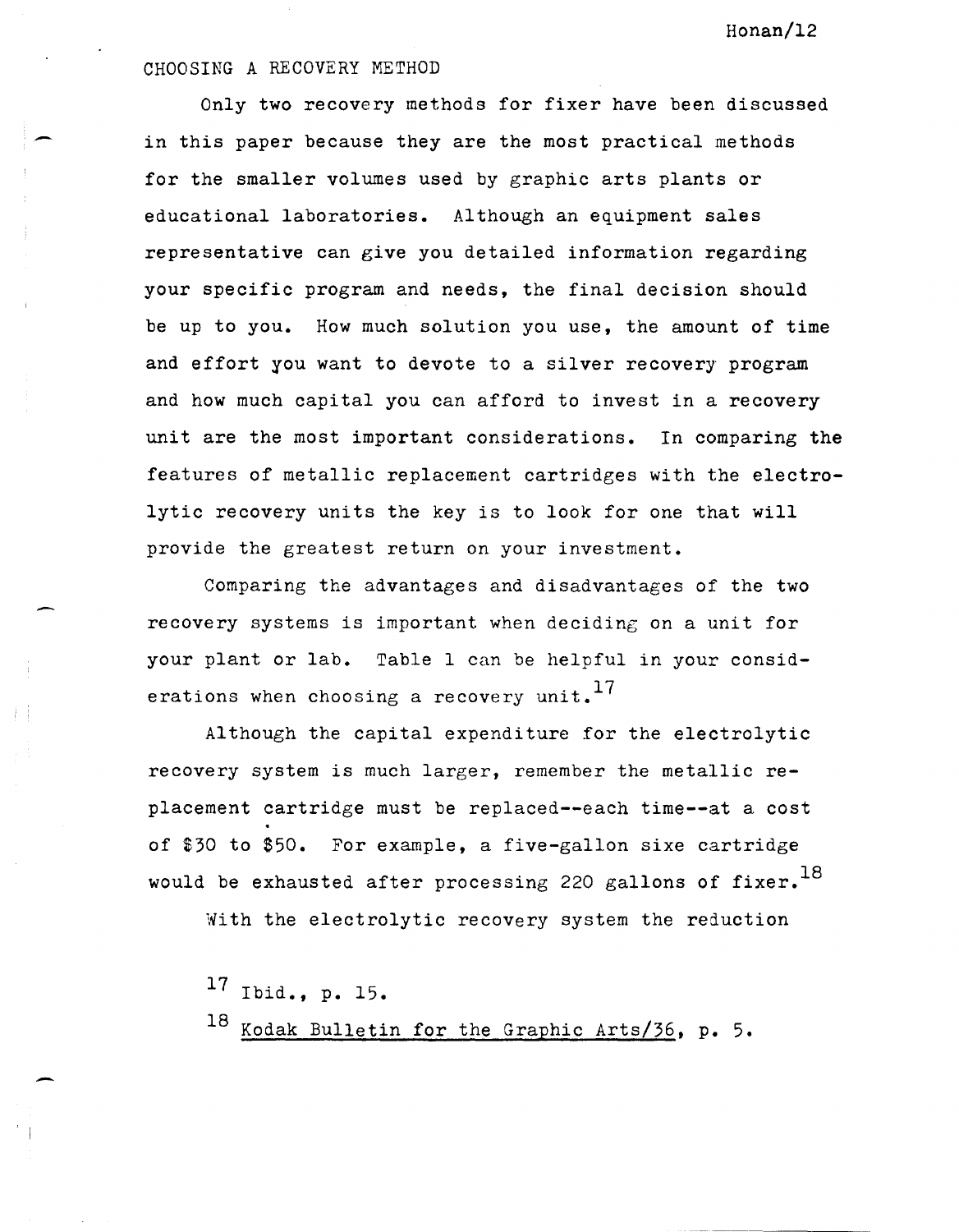## TABLE l--ADVANTAGES AND DISADVANTAGES

#### Metallic Replacement

- \*Initial capital eximately  $$30$  to  $$50.$
- \*1nstallation is easy, requiring only a simple plumbing connection.
- \*Yields a silver sludge that varies in silver content, resulting in higher shipping and refining costs.
- \*Can reduce silver concentration to less than 1 mg/L in a single pass.
- \*Does not permit reuse of fixer.
- \*Requires little monitoring and uses simple analytical procedures.
- \*Can be used for recovery of silver from wash water.
- \*Can be used with regenerating bleach-fix systems.
- \*Cannot be used in a continuous circulating system.

#### Electrolytic

- \*Capital expenditure can run \$150 to \$15,000.
- \*Electrical as well as plumbing connections are required.
- \*Yields silver with a high degree of purity.
- \*A reduction in silver concentration to 500 mg/L in a single pass may be the best that can be achieved.
- \*Permits reuse of fixer for some processes.
- \*Requires frequent monitoring for maximum efficiency.
- \*1s not suitable for silver recovery from wash water.
- \*Not all equipment is suitable for use in bleach-fix regeneration.
- \*When incorporated with a continuous circulating system more silver is available for recovery. Less silver is carried into the following wash.
- Source: Recovering Silver from Photographic Materials, Eastman Kodak Company, 1979.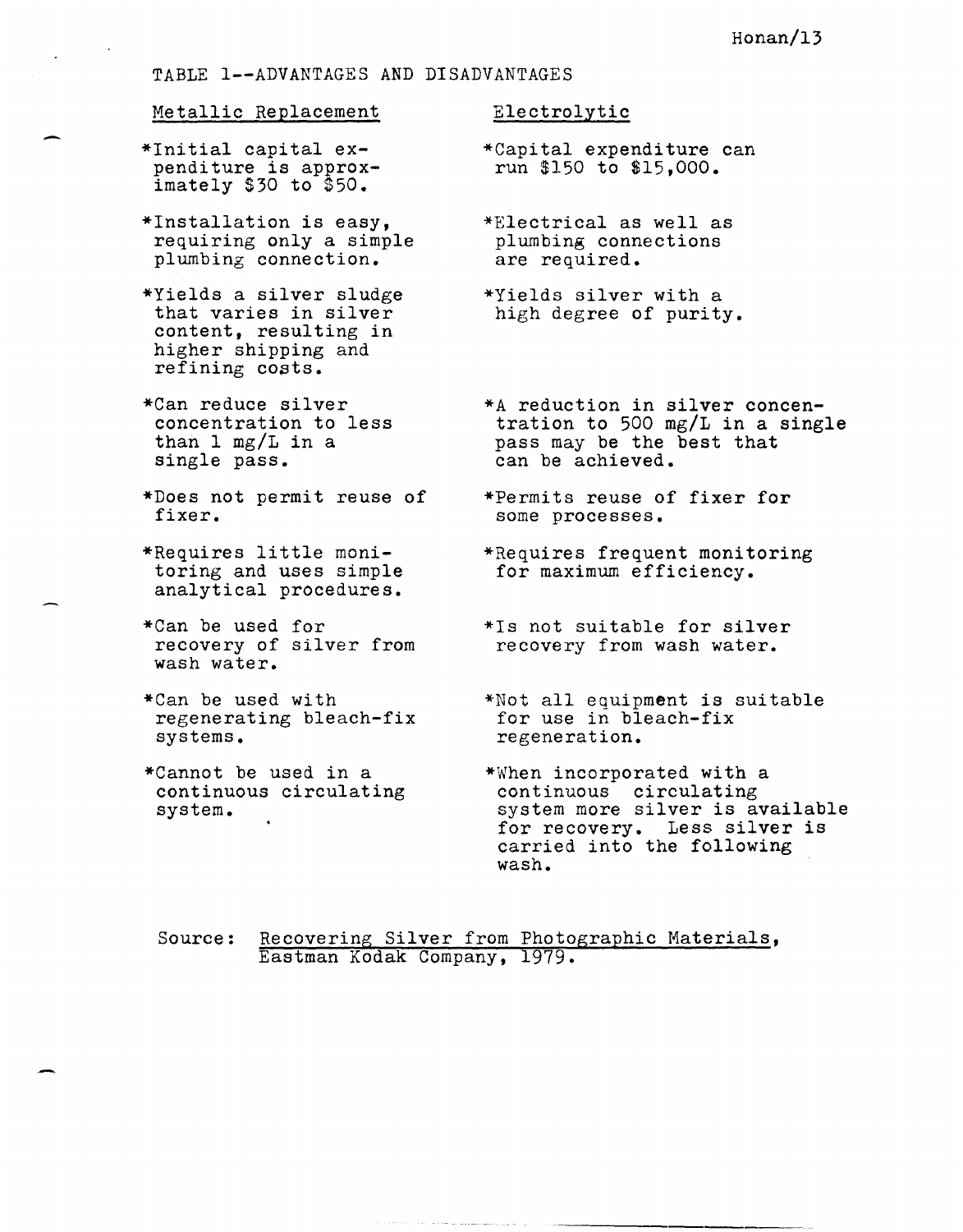in silver to 500 mg/L can be improved by making more than one pass or following it up with a metallic replacement cartridge.

As mentioned above, personal preferences and the time you want to put into your program determines the system you use. Both have advantages and disadvantages inherent which can sometimes be overcome.

SCRAP FILM AND PAPER

Concerping scrap film and paper the best option available to the small laboratory is to sell them to a dealer or broker. They buy your scrap by weight, estimating the amount of recoverable silver per pound. If the scrap is "clean," meaning that the masking paper and stripping tape have been removed and there is little or no miscellaneous trash, you should expect a higher price. Also, a high percentage of negative materials, which are silver-rich, as opposed to film positives, should bring a higher price when you sell your scrap.19

The dealer or broker estimates the value of the silver in your scrap by observation and you can expect the estimated prices to vary with the estimator. This makes it very important to get as many bids as possible, then take the best offer. <sup>20</sup>

19 Ibid., p. 7. 20 Ibid.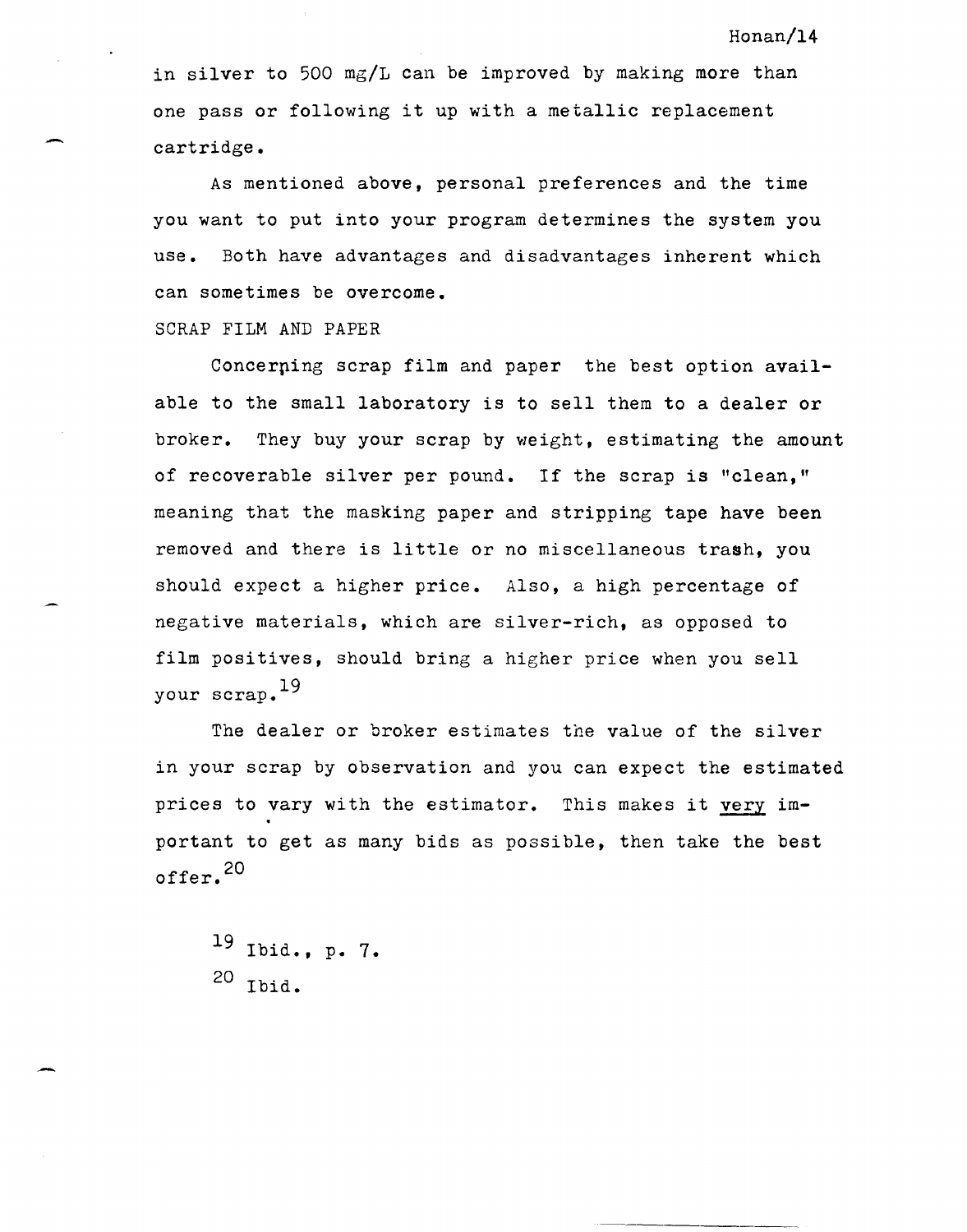## SELLING THE RECOVERED SILVER

-

-

Once the silver is recovered, you must find a buyer who will pay an acceptable price. Since the objective is to buy reclaimed silver and sell it at a profit, competition is keen among reclaimers.

In the two systems discussed, two forms of silver have been considered for reclaiming--sludge that comes from metallic replacement cartridges and flake that comes from electrolytic recovery units.

The amount of silver in an exhausted metallic replacement cartridge sent to a dealer is unknown. For this reason, payment usually occurs several weeks after delivery to a refiner for the amount of silver determined by an assay and at a specified market price.

Silver flake is 90 to 95 percent pure<sup>21</sup> and is usually purchased on a percentage of the market price. In most cases, the dealer weighs the silver flake in the customers presence and makes an immediate payment at a specified price. Gen rally, the price quote will be lower than the 90 to 95 percent purity of the reclaimed silver. In some instances, it may be better to have the silver assayed and wait for payment based on a verified purity.

21 Charlton.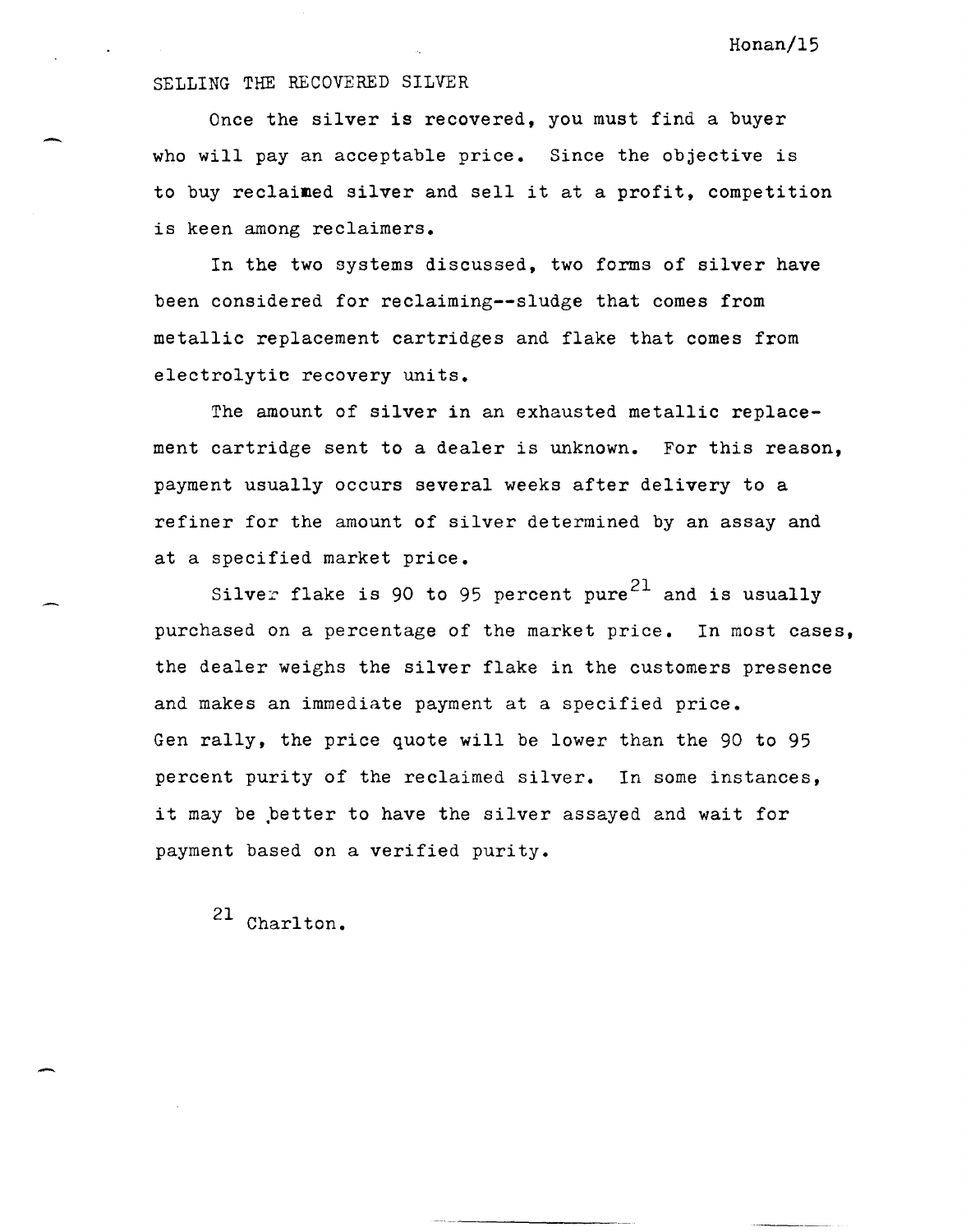## PRICING AND TROY OUNCES

Always check the prices quoted to you. The price can be from one of two sources: the New York Commodities Exchange spot price or that of a major company dealing in precious metals. It is best to get your quote in writing.

M ket prices are quoted in troy ounces and this-can get confusing. The troy ounce has a metric equivalent of 31.10 grams, while the avoirdupois ounce has a metric equivalent of 28,35 grams. In other words, there are 14.583 troy ounces in an avoirdupois pound and 16 ounces in the same pound. This means that the troy ounce is about eight percent heavier than the avoirdupois ounce.<sup>22</sup> It is important that you understand how the buyer is weighing your silver and quoting payment--keep the transactions in troy ounces.

Again, before selling your silver, in any form, get several estimates and take the best one. BALL STATE UNIVERSITY ART DEPARTMENT

The Ball State University art department provides course work for approximately 625 students each year. The department also offers a variety of studio, history, education, interior design and visual communication courses. Among these course offerings are four photography courses and four other courses concerned with the photographic process

22 Ibid.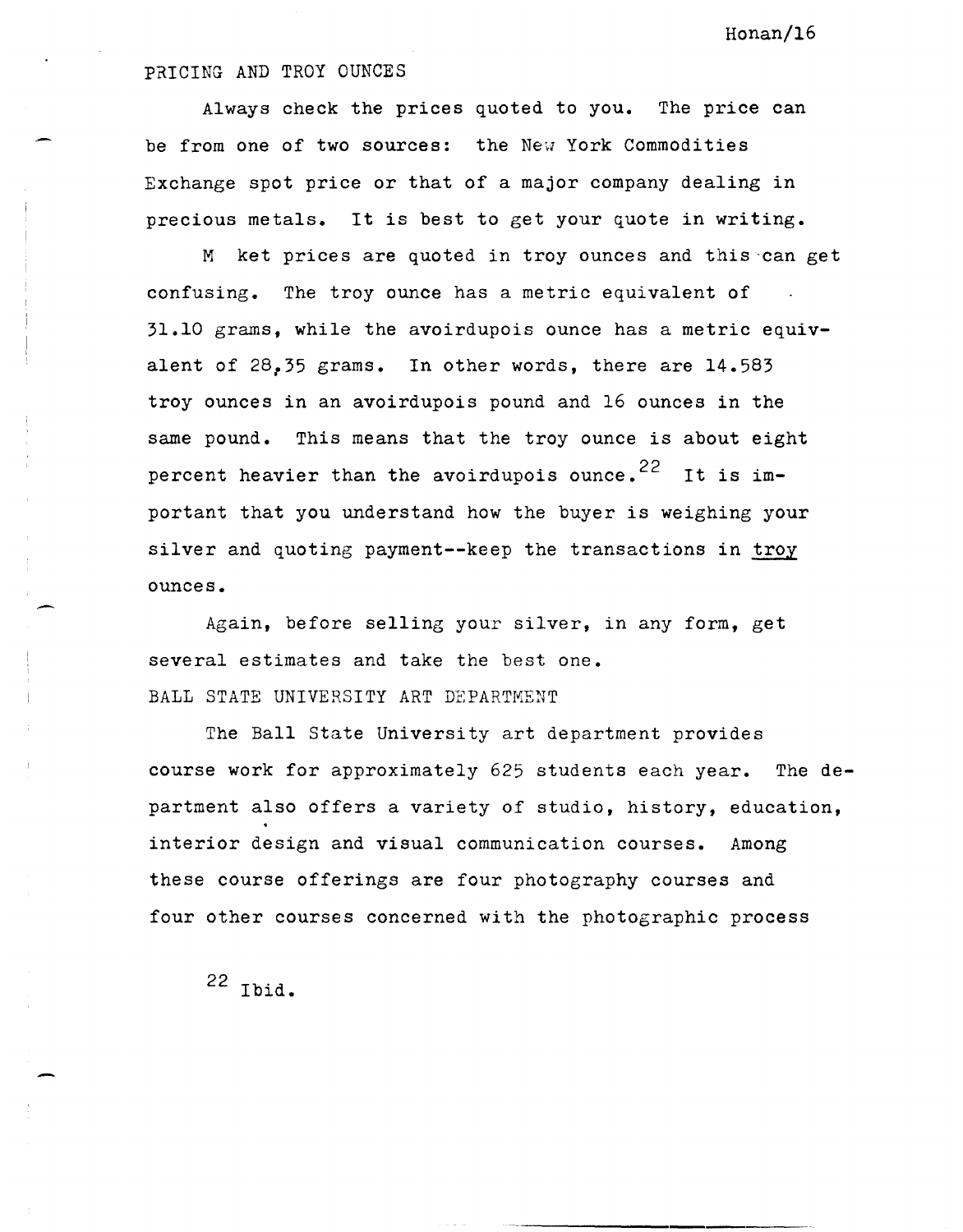which are, graphic design and the advanced design group-courses 1. 2 and  $3.2^3$  In addition to the courses listed in the undergraduate catalog for 1978-80, there are several other courses which use a photographic process of one kind or another.

Approximately 40 students take photography courses each quarter. For four quarters that makes a total of 160 students involved in the photographic process a year. Professors who have been involved with the photography courses estimate that each student uses one gallon of fixer per quarter. At such a conservative estimate, the total number of gallons of fixer which go down the drain each year in the art department is approximately 160. RECOVERY OF THE ART DEPARTMENTS SILVER

Recovery of the silver for the art department would be relatively easy. A holding tank would need to be placed in a central location or a small holding tank could be placed in each darkroom. The students would need to be instructed to pour their used fixer into the holding tanks. The person in charge of the recovery program would need to monitor these tanks and empty them on a regular basis, depending on .<br>the tank capacity. To empty them he or she would run the contents through a recovery unit and then place them back in their respective positions. With this type of program

23 Undergraduate Catalog (Muncie, IN: Ball State University, 1978-80), pp. 122-124.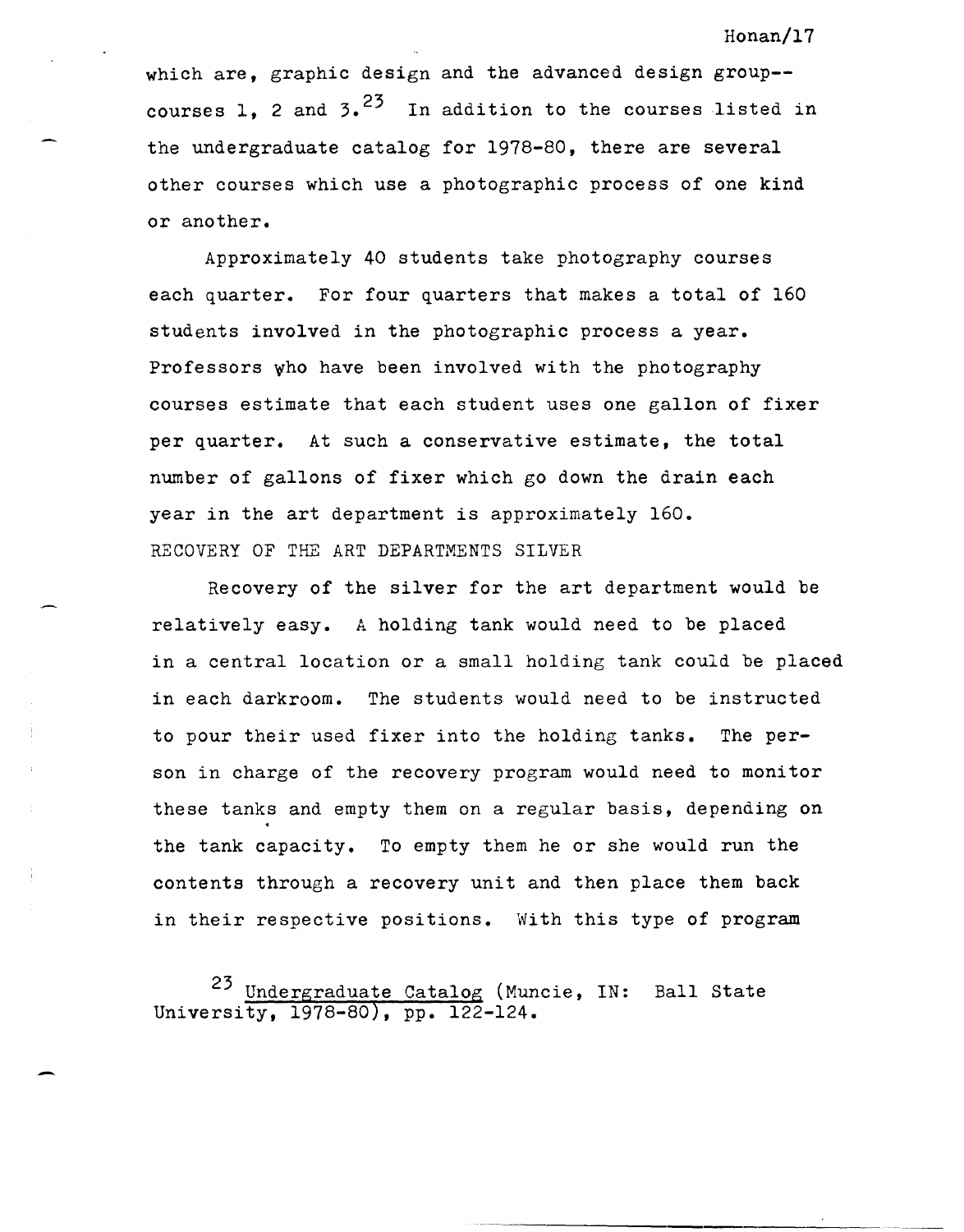the recovery unit would need to be run only when there was enough fixer available to make it cost efficient. A program such as this would be possible for both metallic replacement and electrolytic plating systems.

Basing the economic gain for the departments program on a standard of at least  $\frac{1}{2}$  a troy ounce of silver concentration per gallon of fixer<sup>24</sup> with the current price of silver at \$12.23, a profit is attainable in a relatively short time.. The initial capital expenditure and the cost of recovering and refining the silver will of course be deducted from this profit. Using the above estimate of 160 gallons of fixer; multiplying it by  $\frac{1}{2}$  a troy ounce of silver gives a potential yield of 80 troy ounces of silver. At approximately \$12 per troy ounce the net profit for one year could be as much as \$960. This is, of course, a rough estimate before deducting costs or allowing for error.

## SAHPLE PROGRAMS

-

Earlier it was mentioned that one of the drawbacks to metallic replacement units is the fact that a continuous flow of solution must pass through the filler material. If the filler material is allowed to oxidize efficiency is greatly reduced.

To use a metallic replacement cartridge system a holding tank capable of containing a minimum of 200 gallons

24 Recovering Silver. p. 6.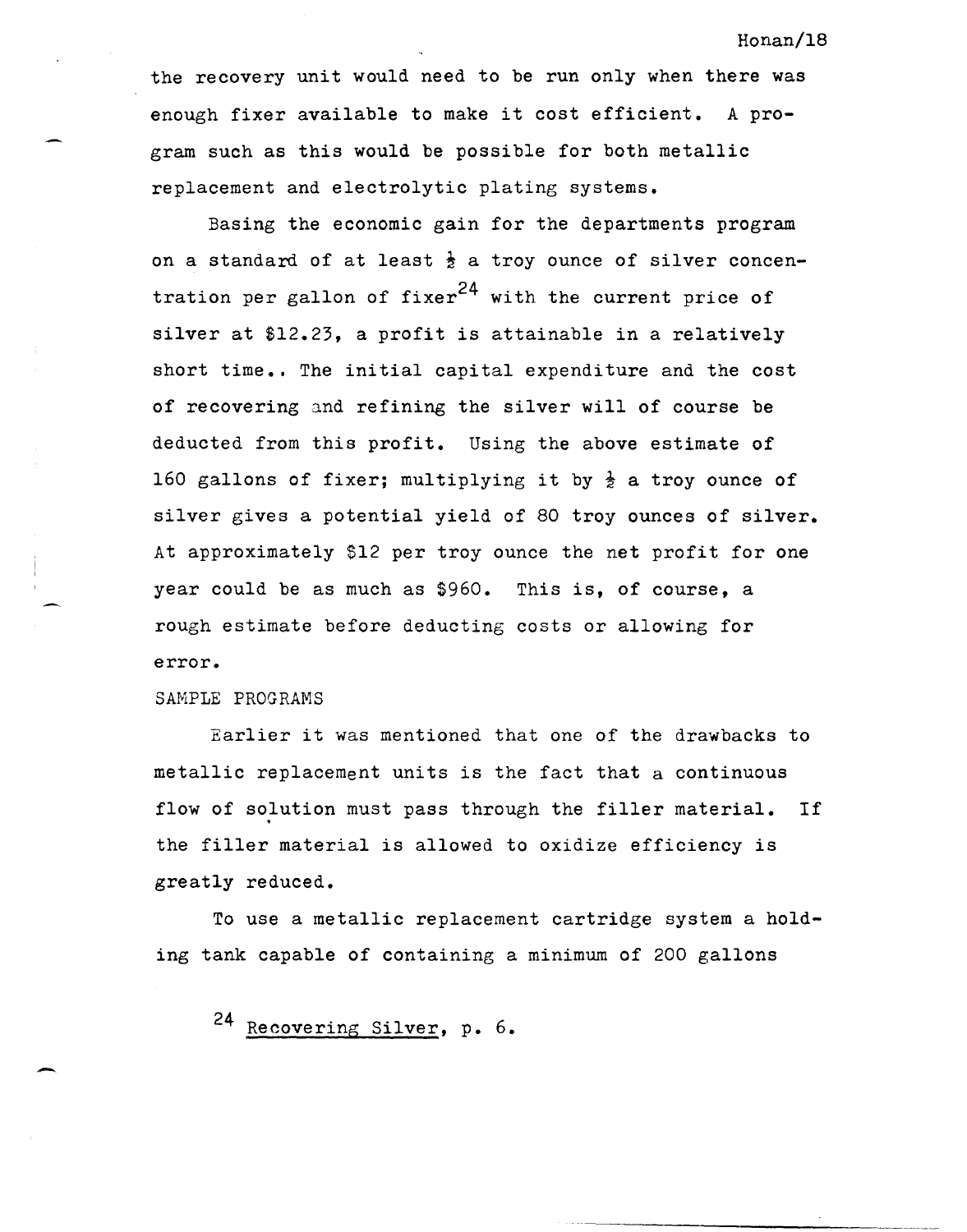would be necessary. The full holding tank would then be run through the system once a year and the sludge sent to a refiner for processing. The refiner would then pay the department for the sludge, after it was assayed, at considerably less than market value due to his costs of refining and shipping.

There are a few disadvantages to this program for the art department. First, obtaining a holding tank or two with the necessary capacity and then finding a place to keep it would be difficult. Second, evaporation of solution over a years time would drop the amount of silver obtainable. Third, the amount of time necessary to run the solution through the cartridge would be considerable. Fourth, the outlay every year would be between \$30 and \$50. With time and inflation this cost is sure to increase. Fifth, the low purity of the sludge coupled with the refining and transportation costs would lower your return.

The second program uses an electrolytic recovery unit. With this system a large holding tank is not necessary. As the anode and cathode do not oxidize you can run solution through the system and let it sit as long as wanted or you can flake off the silver between runs. Since the flake is usually 90 to 95 percent pure you can get a much better price. A refiner will pay you a percentage of the market price, usually on the spot, for your silver flake.

Disadvantages for the electrolytic recovery system are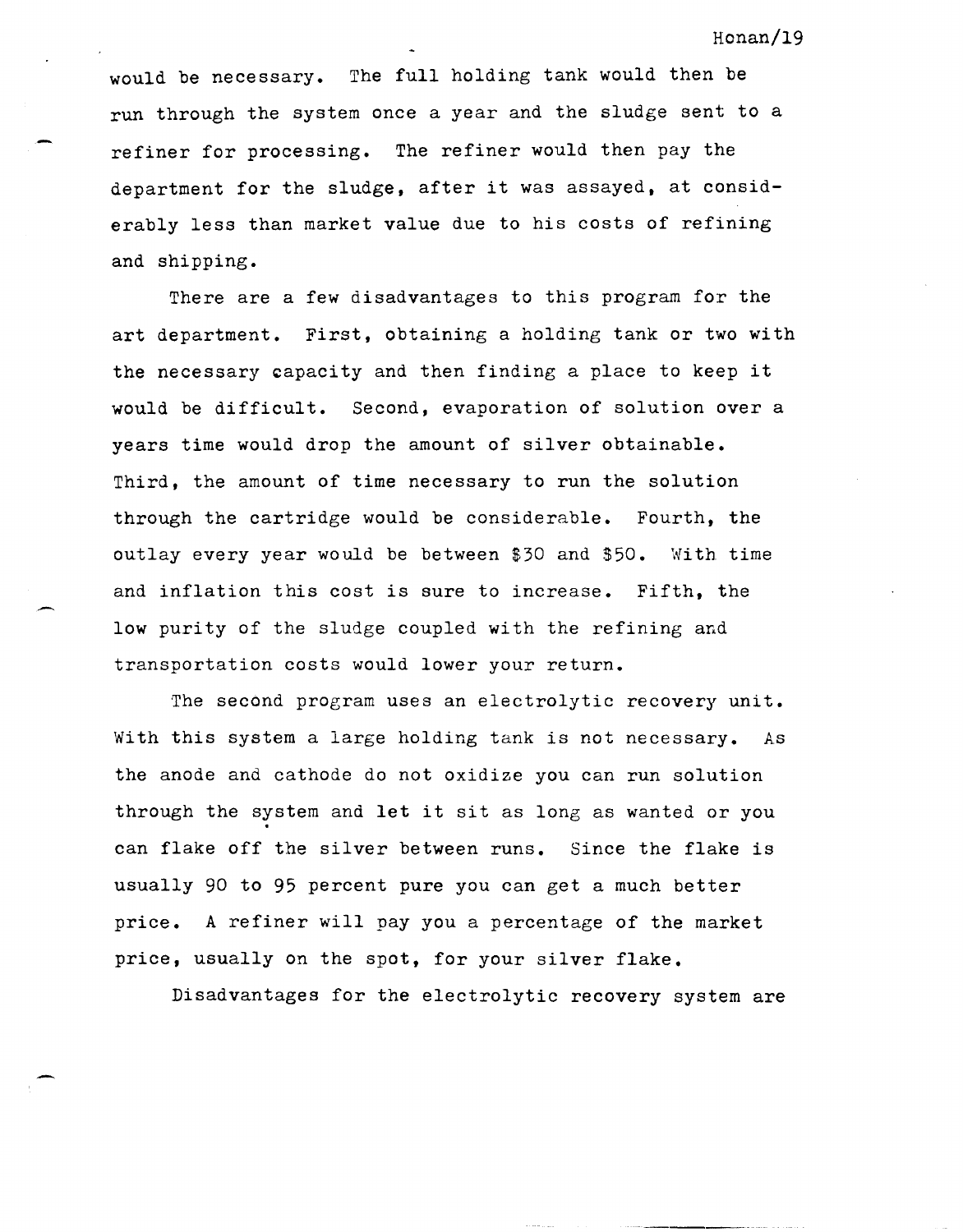1) the initial cost, which can run from \$150 to \$15,000 and 2) the frequent monitoring required for maximum efficiency. The cost of the electrolytic unit is only a minor setback. Instead of constantly outlaying cash for your program, an electrolytic unit will eventually pay for itself. The amount of monitoring necessary would not be much more than is required for the program using the metallic replacement cartridges.

### RECOMMENDED PROGRAM

I recommend a photographic silver recovery program for the Ball state University art department using an electrolytic recovery unit. Since the department would be utilizing a holding tank to collect enough solution to be delivered, a recirculating electrolytic unit with a basic current control consisting of an "on-off" switch is a good choice. For  $$500$ , maximum, a very good unit can be purchased that will more than meet the present needs of the art department. The cost of installation could run a couple hundred dollars, depending on where it is put and who does it. The only expenditure that will be variable will be the wage of the person monitoring the unit. With the recirculating unit there will be additional monitoring in order to provide the most efficient use. There will not be a transporting cost nor a refining fee as the refiner will come out to get your flake and pay on-the-spot leaving himself a profit margin. Do get estimates from several sources before deciding on anything!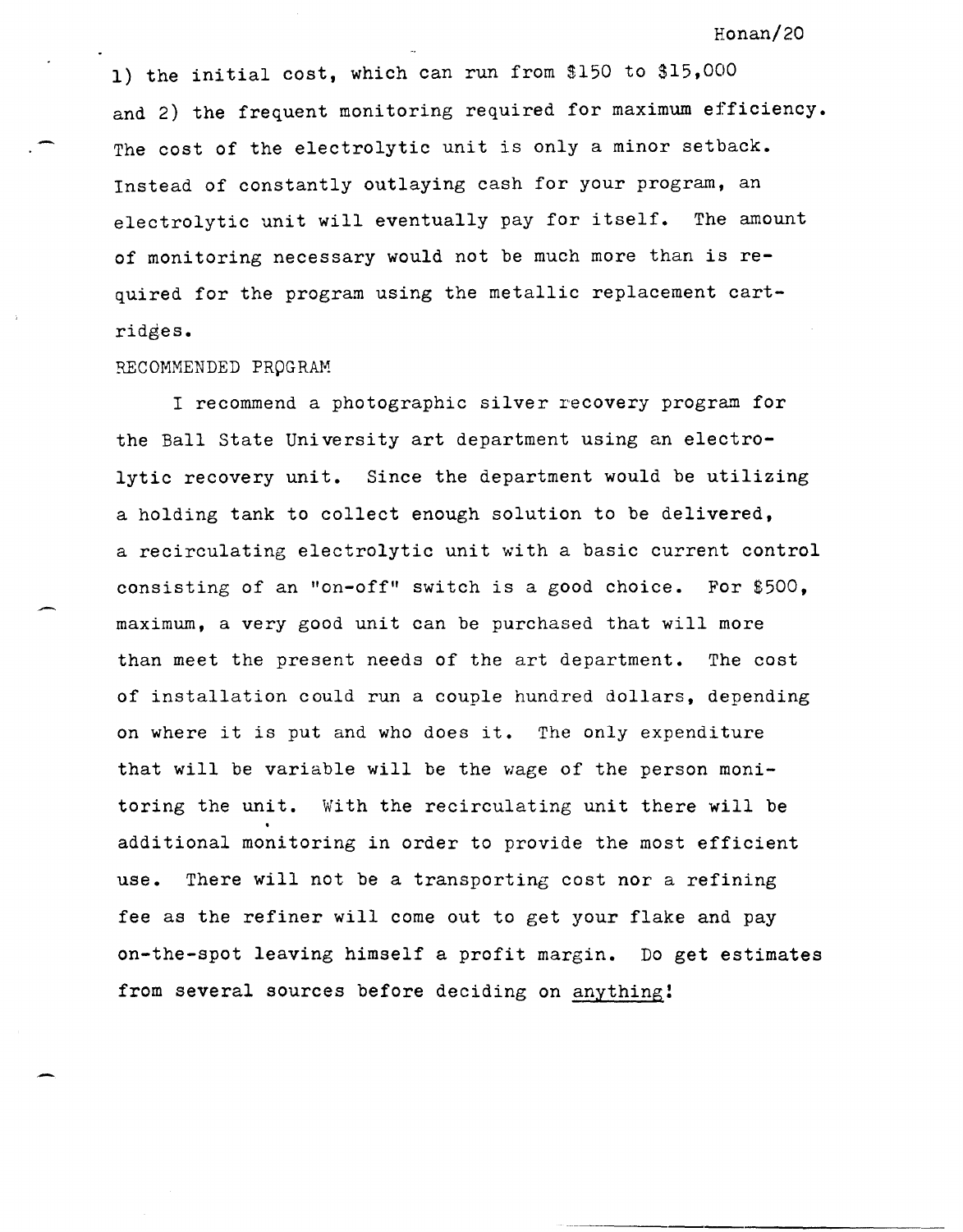# BREAKEVEN POINT

-

Using this program with projected costs and a net profit of \$800 per year, the art departments electrolytic recovery unit can pay for itself in three years, at the outside, most likely sooner. Table 2--a breakeven point chart will show an estimated breakeven point. CONCLUSION

In short, I feel very strongly about implementing this program. The yositive aspects of this program far outweigh the negative. A little bit of time and effort on the part of the art department can reap monetary benefits that are much needed, especially now that government spending and endowments foe the arts are being cut from the national budget. This program should very definitely and seriously be looked into and considered for the very real present. Do it now before it becomes more costly!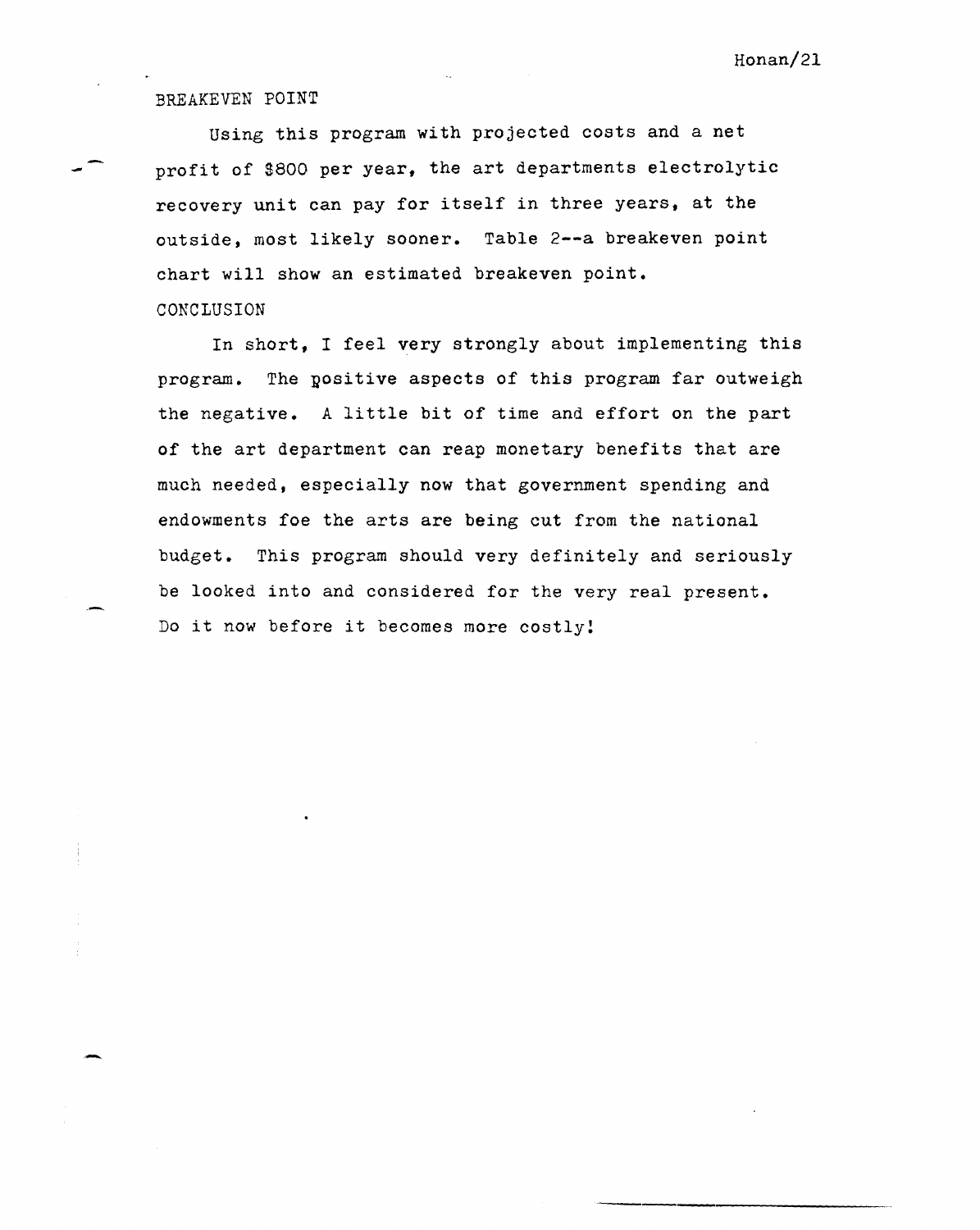TABLE 2--BREAKEVEN CHART

-



Note: CAPITAL OUTLAY includes necessary materials and equipment expenditures, and wages for one year.